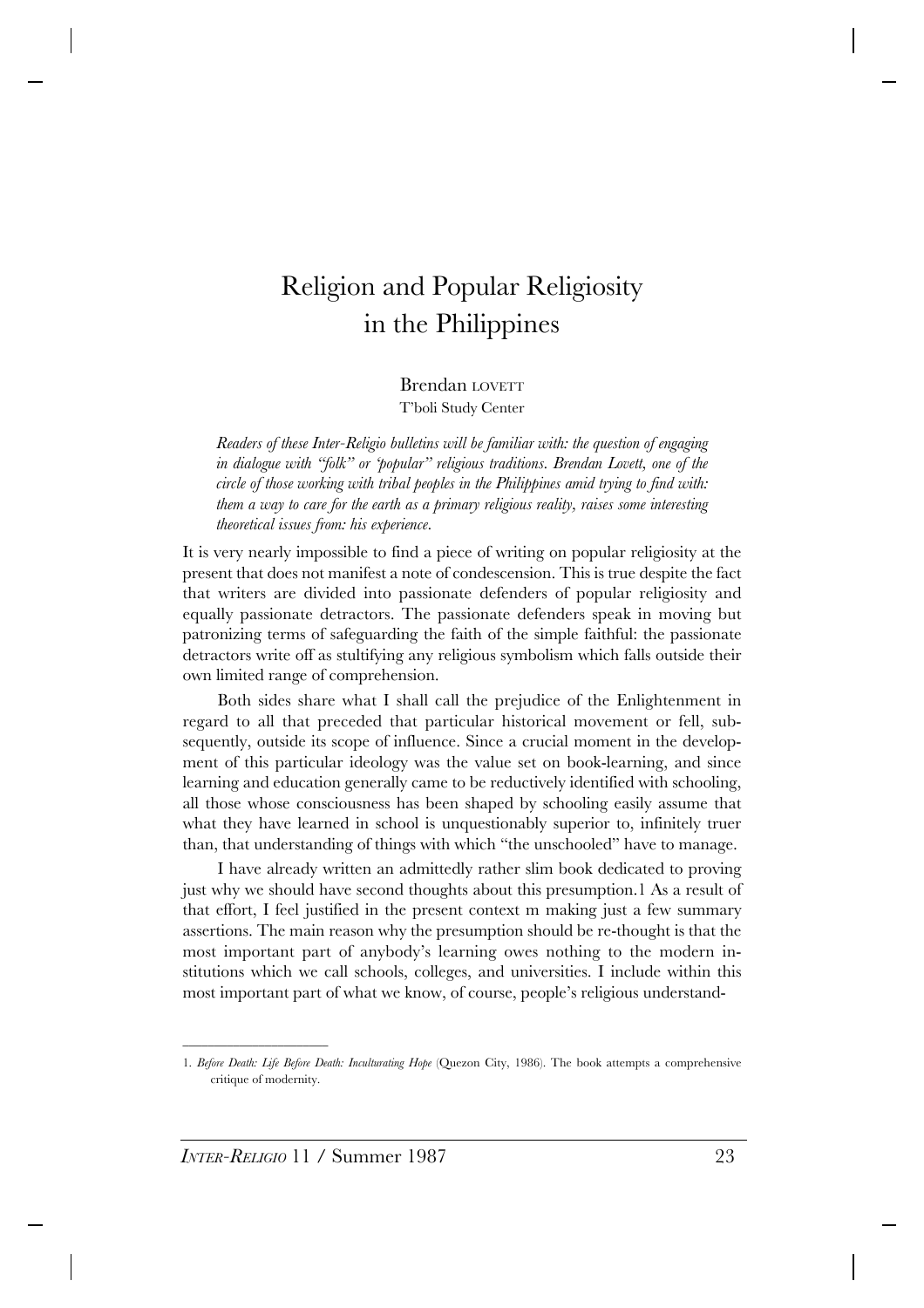ing of life. Nobody ever became religious through schooling. Secondly, what schools have had to impart to people over recent centuries — the basis of our professional hubris — has been a very limited kind of knowledge, to do primarily with a quantitative appropriation of our world which easily led to technological mastery without facilitating in the least people's grasp of the qualitative implications of such knowledge or such mastery. To the extent that people were schooled to pay more attention to what the school had to impart to them than they paid to their own experientially gained knowledge and the understanding mediated to them by the community, they were harmed.

Recent official Church documents reveal a new evaluation.2 They have come to realize that faith is expressed in people's religion in a form that is historically concrete, social, and cultural. The practices directly express people's fundamental concern for meaning in life, suffering, and death and help to give a coherence and sense of direction to life. What it can result in is a harmonious well-balanced form of human existence which could well be envied by the schooled elites who, while seeing themselves as more developed, lack either the cosmic, natural feel for life or the historical-prophetic dimension, or both. Where people effect this historically concrete, social, and cultural integration of religious value in their own way, it can lead to "a harmonious form of existence which has been deep, experiential, satisfying, enjoyable, embracing life's most intimate realities, material and sexual, and without any repressive Manichaeism or dualism. At the same time life has been structured, committed, liberating and critical."<sup>3</sup>

This is not to say that there is no place for proclamation of the gospel, or that people should be just left to themselves. It is an insistent plea that the richness of past creative human living, enshrined in the language and traditions of a people, be seen as the soil in which the gospel must take root, the soil without which it cannot come to fruition in liberated human beings. it is to recognize that only people themselves can effect this creative transformation of their meanings. It is to recognize that the message of Judaeo-Christianity is a message articulated in limited historical form which, if it be presented as the whole truth, must be detrimental to at least some dimensions of human growth. And, in fact, any proper study of the Judaeo-Christian traditions in their historical realization will reveal orientations which have led to imbalance.

To give a few examples, $4$  the biblical commitment to a transcendent personal monotheistic concept of deity with severe prohibitions against any worship of divinity resident in nature had the effect of shrinking the previously pervasive presence of the divine throughout the natural world and constellating it in a strictly transcendent mode. The very purpose of Genesis was to withdraw Israel from the Near Eastern tradition.

\_\_\_\_\_\_\_\_\_\_\_\_\_\_\_\_\_\_\_\_

<sup>2</sup> *Evangelii nuntiandi,* 48; *Puebla Final Document,* nos.444—468, but note the Christological context within which these are to be read, nos.31-39.

<sup>3</sup> L. Maldonado, "Popular Religion: Dimensions, Levels, and Types." *Concilium,* 186 (1986) p. 8.

<sup>4</sup> I am indebted for these to Tom Berry's recent overview article "Wonderworld as Wasteworld: The Earth in Deficit," *Cross Currents* Winter 1985–86, pp. 408–22.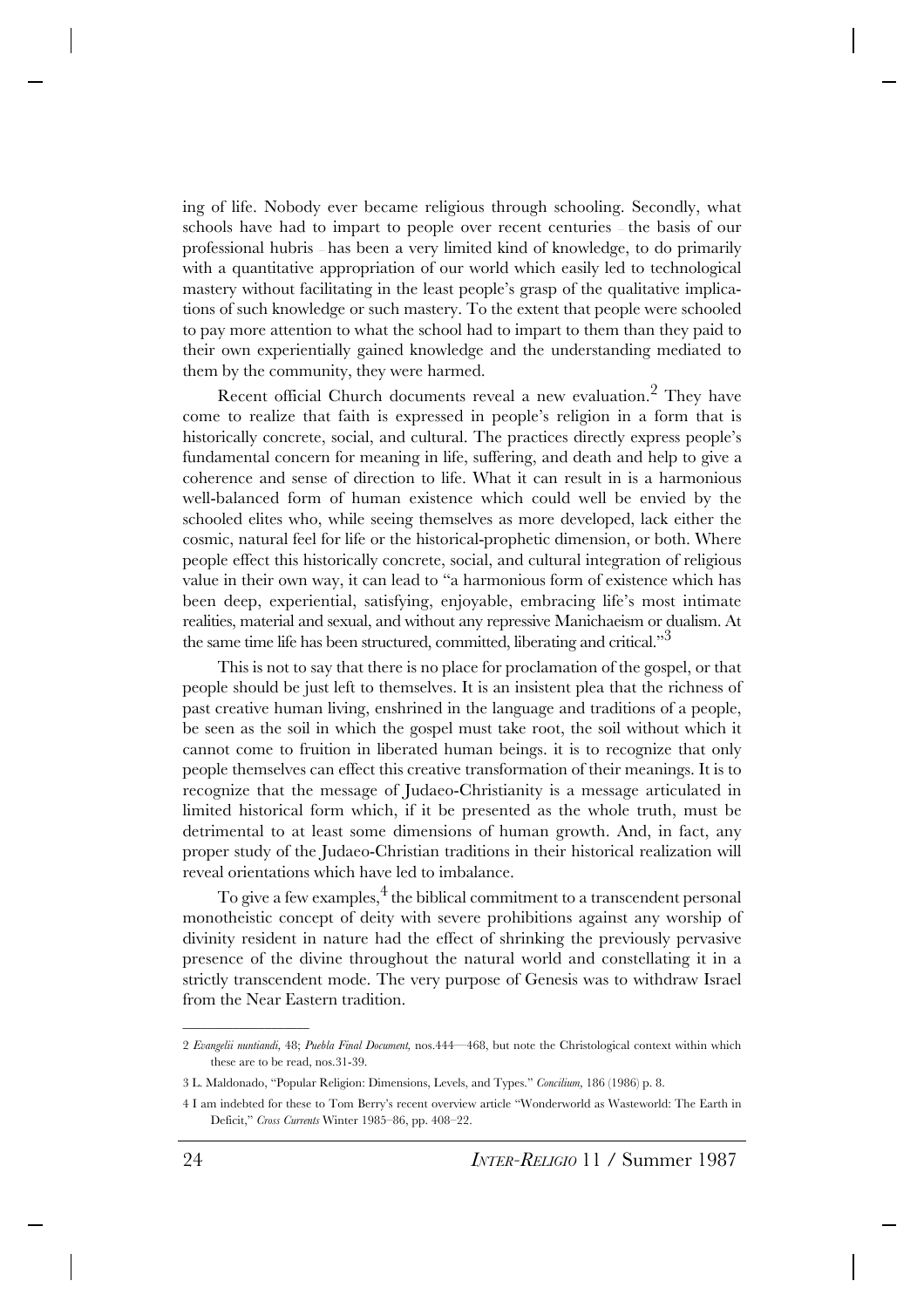Secondly, the redemption experience became the dominant mode of Christian consciousness, further diminishing attention to the creation experience. While a general sensitivity to the natural world and to cosmology survived down to the medieval period, during the 14th century, after the Black Death, an overwhelming commitment to redemption controlled the Christian experience. From then, down to our own times, creation has been a non-topic for theological reflection. Nature gradually disappeared from Christian consciousness.

Then there is the Christian emphasis on the spiritual nature of the human over against the (alleged) physical nature of other creatures.<sup>5</sup> While I do not think that all of these orientations of Christianity, even when taken collectively, are responsible for the devastation of our world over the last few hundred years, they certainly contributed to that devastation.

My point in bringing up all these shortcomings of the tradition is to insist that it is only the balanced richness of a receiving culture whose relationship to the earth was not so alienated that could have corrected the imbalance. In other words, people's own religiosity was the necessary corrective to the destructive orientations of the tradition. No amount of refined theological study within the alienated tradition could have effected the cure, nor can it do so today.

In ordinary usage "people" are the commonality as-distinct from, if not opposed to, ruling cliques or endowed elites. My argument so far has been that such a distinction cannot ground an automatic value-judgment in the field of religiosity, such that the religion of the elites could ever be presumed to be more authentic.

"Popular religiosity"is a term invented by persons who clearly think that there is another kind of religiosity to be found somewhere in the world. Presumably, they have their own religiosity in mind. It is worth raising a question about this. It is, I think, arguable that people are confusing levels of articulation or reflection on faith with the fundamental reality of faith itself. I believe simply that there is no other kind of religiosity than people's religiosity – religiosity of people and I find the suggestion that the religion of a particular class of people could ever be judged superior to that of another class an absurd suggestion. There are, of course, institutionalized practices of religion. An there is such a thing as the religiosity of people whose categories of understanding and expression of faith is very heavily shaped by institutional reality. Priests, religious, and theologians, and the few who read theological books and hear a lot of sermons probably fall into this category. But if there is only people's religiosity, how does one determine how one person's religiosity, how does one determine how one person's religiosity is better than another person's? There may well be says of doing this but what I am suggesting at this point is that invocation by one group of the category "popular religiosity" in reference to another group is definitely not one of the acceptable ways. Insofar as authorities in the Church are tainted with the ideology of professionalism, they may be tempted to see themselves as

\_\_\_\_\_\_\_\_\_\_\_\_\_\_\_\_\_\_

<sup>5</sup> Tom Berry says, by contrast, that "If there is no spirituality in the atom, there is no spirituality is us".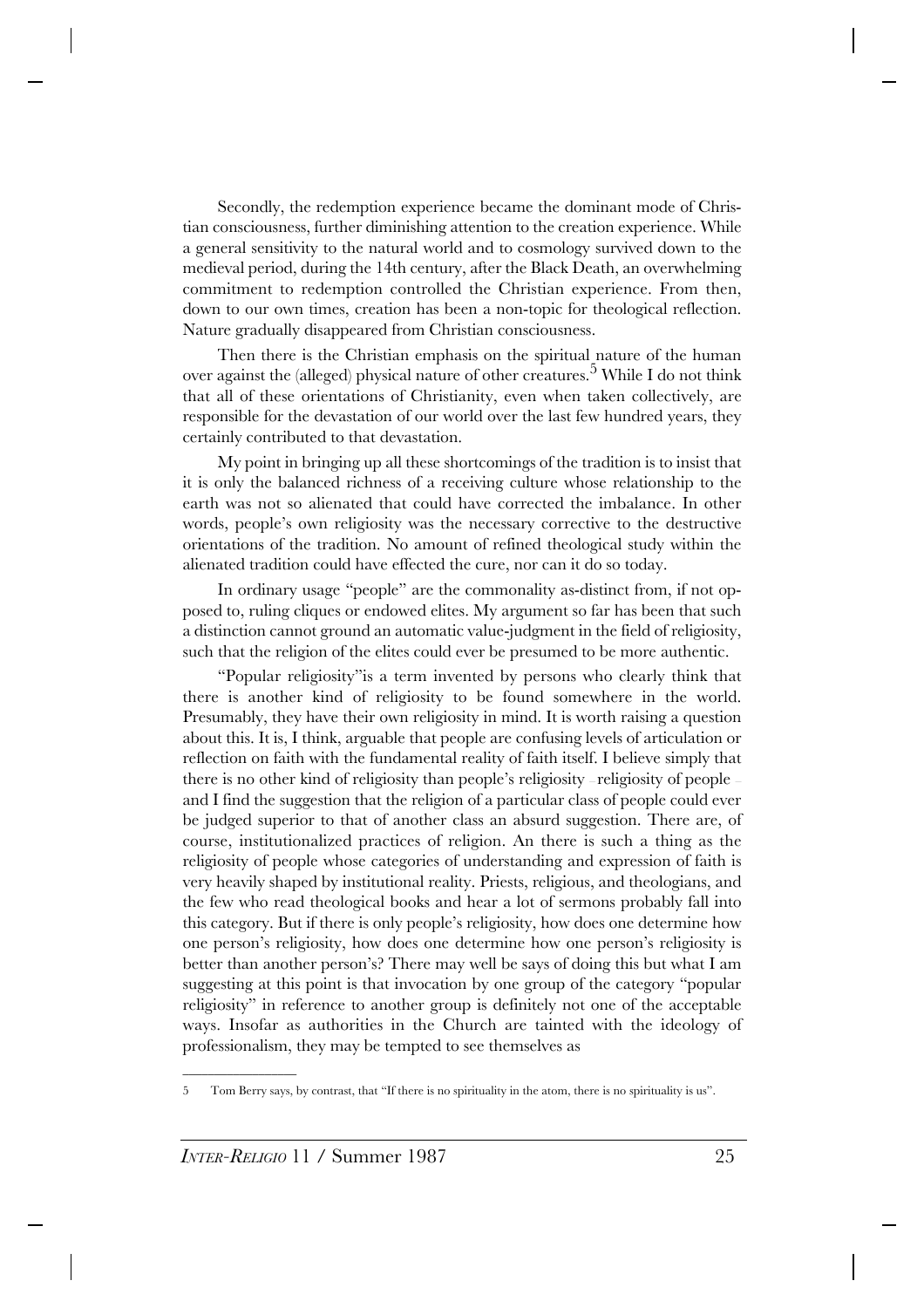being more truly religious than others, seen in a descending scale at the bottom of which would be those unfortunates who have absolutely no contact with them or with their institutions. This, like all temptations, is to be mightily resisted. The pertinent question which nobody is asking is what are the limits to which any People can share in a clerically conceived Christianity. The obvious differences between the priest's and the People's religion should not be contrasted too quickly in terms of the superior and the simple.<sup>6</sup>

## *Critique of Religion*

But if the criticism of popular religion is wrongly conceived, the criticism of religion remains both possible and necessary. In other words, it is not its popular nature which is problematic when religion needs to be criticized: it is its alienated and alienating forms, forms which are to be found irrespective of the level of articulation or mode of cultural expression in which they may be embodied. The critique cannot simply be a matter of disqualifying certain rituals, symbols, rites, altered states of consciousness, as "unorthodox." Not many of these, no matter how strange they may seem to an over-cerebral Church, are of themselves indicative of false God-consciousness. What makes a medal a fetish? It cannot be the ring or scapular or medal as such. People must express themselves through tangible symbols: this belongs to authentic humanity. Those who laugh at prayerwheels have no right to feel good about candles.<sup>7</sup> And yet there is such a thing as false God-consciousness and the need for a critique is clear.

Dr. Nemenzo 8 tells of a high-ranking Party member who ate the child of his sister. He, as any right-thinking person would be, is rightly horrified by this manifestation of religiosity. In a similar manner, the thinkers of the Enlightenment were horrified by the cruelty of religious wars, manifest harm done to people in the name of religious faith, and, in general, the historical dark side of religious faith, and, in general, the historical dark side of religion. More recently people have been horrified to read of cannibalistic ritual murders carried out by fanatical groups in service of the government's anti-insurgency campaign. But the challenge is to understand such phenomena, not to simplistically try to ex-

\_\_\_\_\_\_\_\_\_\_\_\_\_\_\_\_\_\_\_\_\_

<sup>6</sup> Cf. M. Singleton, "Let the People Be," *Pro Mundi Vita Bulletin,* No. 61 (July 1976). "[Religion of the People is marked by] indifference to the purely speculative ... though the dispositions and interests of the spirits are well known or often anxiously the subject of enquiry, the conditions of their existence as such, let alone their nature, are often ignored by the People. There is ignorance and ignorance. One can be totally ignorant of what is in fact the case, one can ignore what is the case because it is not practically relevant to the matter in hand, but one can also ignore what others suppose to be the case because one's own presuppositions are quite other! We should not automatically assume that the People's ignorance is of the former rather than the latter type ... Idioms that are quite consistent when judged in keeping with their own intentionality can appear 'wrong' when illicitly appraised in the light of alien yardsticks of coherence"(p. 21)

<sup>7</sup> Cf. M. Douglas, *Purity and Danger,* (London, 1969): *Natural Symbols,* (London, 1973); Reynaldo C. Ileto, "The Role of Culture in Transformation: Contrary Reflections," *Kalinangan,* 4:4, pp. *5-7.*

*<sup>8</sup> Centennial Lectures: Marxism in the Philippines* (Quezon City, 1985).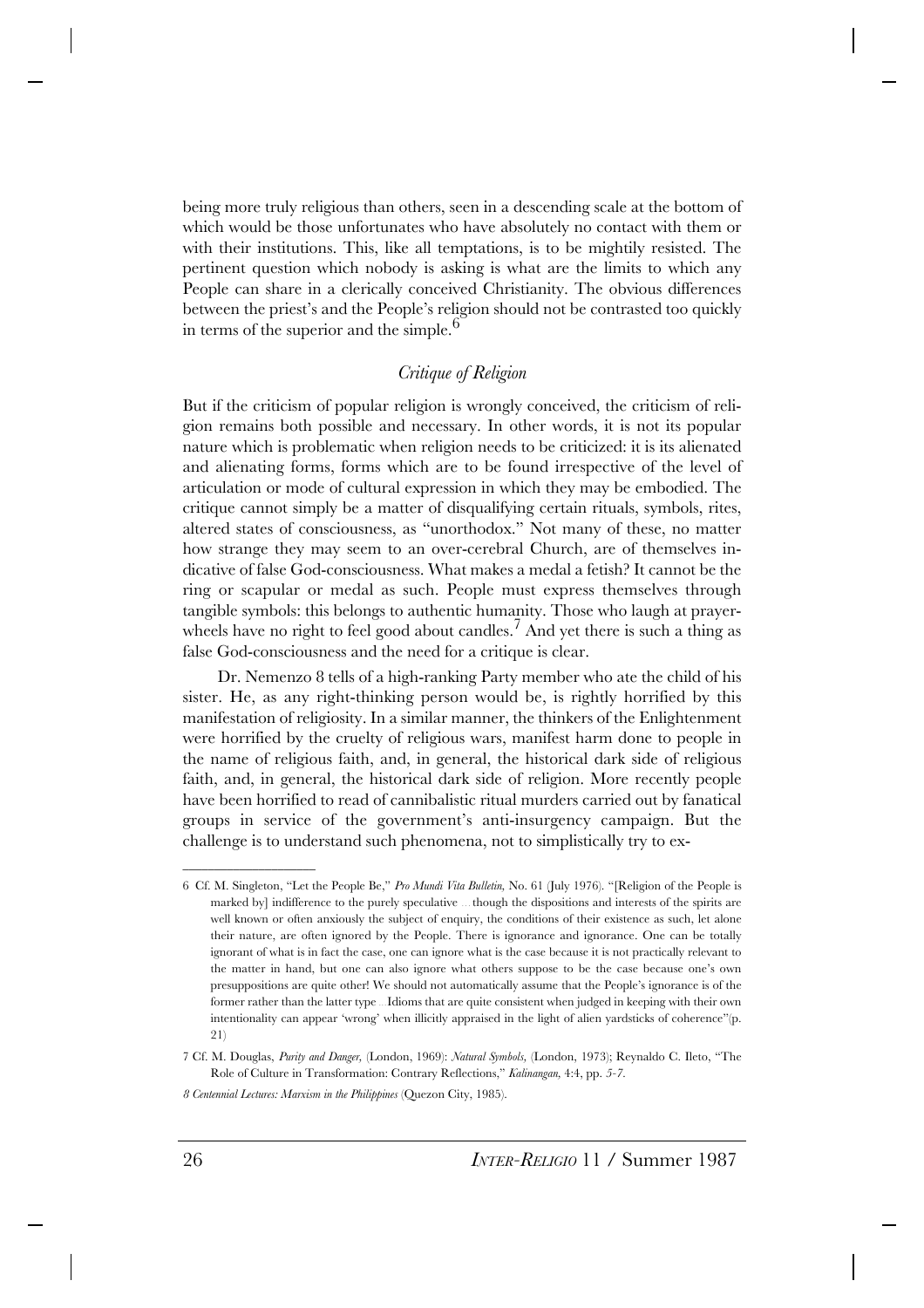plain away all religiosity as some kind of mistake. Writing on the phenomenon of the fanatical groups, I have suggested that they manifest an extremely fetished form of idolatrous religiosity which can only be properly understood if causally situated within the "'respectable idolatry" of the wider society. I argued that this respectable idolatry consisted in the wider society's subordination of the value of human beings—who are the true image of God—to economic value. This is the source of the violence being done to people. I suggested that the extremes of selfalienation and violence which typify the groups are simply an exaggerated form of what is operative in the wider society. The exaggeration factor is due to the group's rootlessness and near-total incomprehension of the social forces which are causing their alienation. Their incomprehension makes them easy victims to murderous manipulation by the oppressive forces of the wider society?

### *The Dialectical Nature of Religious Development*

The word "religion" has such positive associations for most people that they easily forget the insistence of all religious traditions on the dangers of getting it wrong. It is easy, but fatal, to overlook the extent to which religious traditions convey their message in and through the medium of a- critique of idolatry. The religious traditions of the earth are at one in claiming that the first necessary step for a person who would wish to respond to the mystery in life is to embark on a purgative way. The cleansing or purification to be effected in people is a liberation from the many distorting God-images which must be exposed and stripped away. This common wisdom of the religious traditions is grounded in a simple truth: actual religion is what is lived by people and people live it and understand it in terms of where they are at as human beings. The personal and social mediations of God-consciousness have often been terrible. The name of God has been instrumental in instigating the most barbarous human conduct. Simply recall the list of pogroms, crusades, holy wars, human sacrifices, witch hunts, and bigotries which stain the pages of history with the blood of so many victims. It is not surprising that many have concluded that god-consciousness is simply false consciousness. Freudians refer to collective neurosis, and Marxists to a ruse of the ruling class to sanction their dominative power and soothe the victims with false promises of justice in another world. Those who would still uphold religious value must be able to give an intelligible account of all this history of darkness.

The short formulation of the answer is to say that religious development is dialectical. All human authenticity has the form of a withdrawal from inauthenticity. All genuine religion is discovered and realized in redemption from the many traps of religious aberration. The Gospel's insistence that we watch and pray implies the precariousness of any particular achievement of religious authenticity, the ease with which it can devolve into its opposite, and the impossibility of its ever becoming a secure possession.

If we understand this, it should occasion no surprise to discover that every

\_\_\_\_\_\_\_\_\_\_\_\_\_\_\_\_\_\_\_\_

<sup>9</sup> *Our Struggle is Against the Idols,* (Ozamiz City, 1984), p. vi.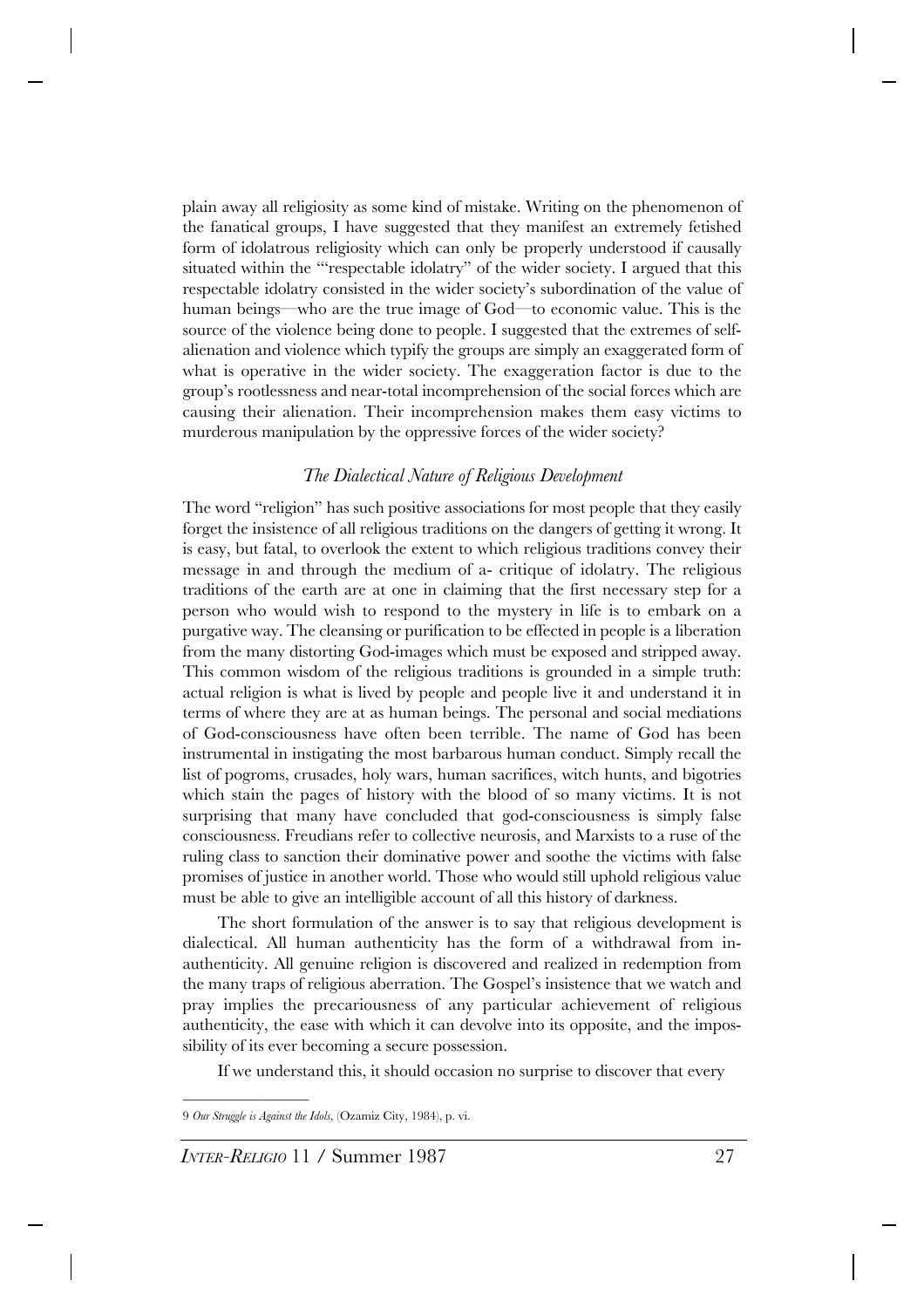positive value and insight to be found in the history of religions is matched by the occurrence of its opposite in the same history. Precisely because religion has to do with ultimate values and motivations, to be mistaken here has the most dire consequences:

When the love of God is not strictly associated with self- transcendence, then easily indeed it is reinforced by the erotic, the sexual, the orgiastic.. . On the other hand, the love of God is penetrated with awe. God's thoughts and God's ways are very different from man's and by that difference God is terrifying. Unless religion is totally directed to what is good, to genuine love of one's neighbour and to a self-denial that is subordinated to a fuller goodness in oneself, then the cult of a God that is terrifying can slip over into the demonic, into an exultant destructiveness of oneself and others.<sup>10</sup>

The heart of the problem, then, lies in the authenticity or lack of authenticity in human development. But this issue of human authenticity can never be adequately raised in individualistic categories. Growth is always both personally and socially transformative and people's struggles toward authenticity are only rightly judged when their social context is taken into account and evaluated as promoting growth or disintegration.

What has almost been submerged in the modern privatization of faith is the truth that sin is primarily social and only derivatively individual insofar as socially sinful situations are internalized. Fortunately, we are witnessing a recovery of the older tradition by the Churches, manifest in the increasing condemnation of the social evils of racism, sexism, militarism, economic exploitation, environmental pollution, civil, and religious persecution.

According as the social fabric deteriorates, it becomes increasingly difficult for people to achieve personal integration and authenticity. The less understanding and control people have of their social environment, the more alienating the patterns of their religiosity will tend to be. The crisis of the world-system is felt acutely in countries like the Philippines. But even here, there is an enormous difference of felt effect on various strata of the population. Those who are completely marginal to the workings of the system, those who are most victimized by it, are those who can be expected to manifest the most destructive kinds of religiosity.<sup>55</sup> I suggest that the religious needs of less marginalized strata are being met by the pentecostalization of the Catholic Church and the proliferation of fundamentalist sects.

Idolatry, for the biblical tradition, is never a theoretical problem. It is the way

 $\overline{\phantom{a}}$  , which is a set of the set of the set of the set of the set of the set of the set of the set of the set of the set of the set of the set of the set of the set of the set of the set of the set of the set of th

<sup>10.</sup> Lonergan, *Method in Theology,* (London, 1972), p. 111.

<sup>11</sup> The cynical and murderous exploitation by the Aimed Forces of this religious alienation was the subject of a broad-based consultation on June 17–19, 1985 in Ozamiz. This fed into the Summer meeting of the National Conference of Bishops and the bishops came through with an explicit condemnation of the "unholy strategy," seen to be "conducive to the worst forms of terrorism" and to have made of the CHDF "instruments of terror rather than of peace." For a correlation of the Philippine experience with that of other Third World Churches, particularly in Central and South America, see Gilbert Markus 0. P. "Theologies of Repression," *New Blackfriars,* Jan. 1986, pp.37-45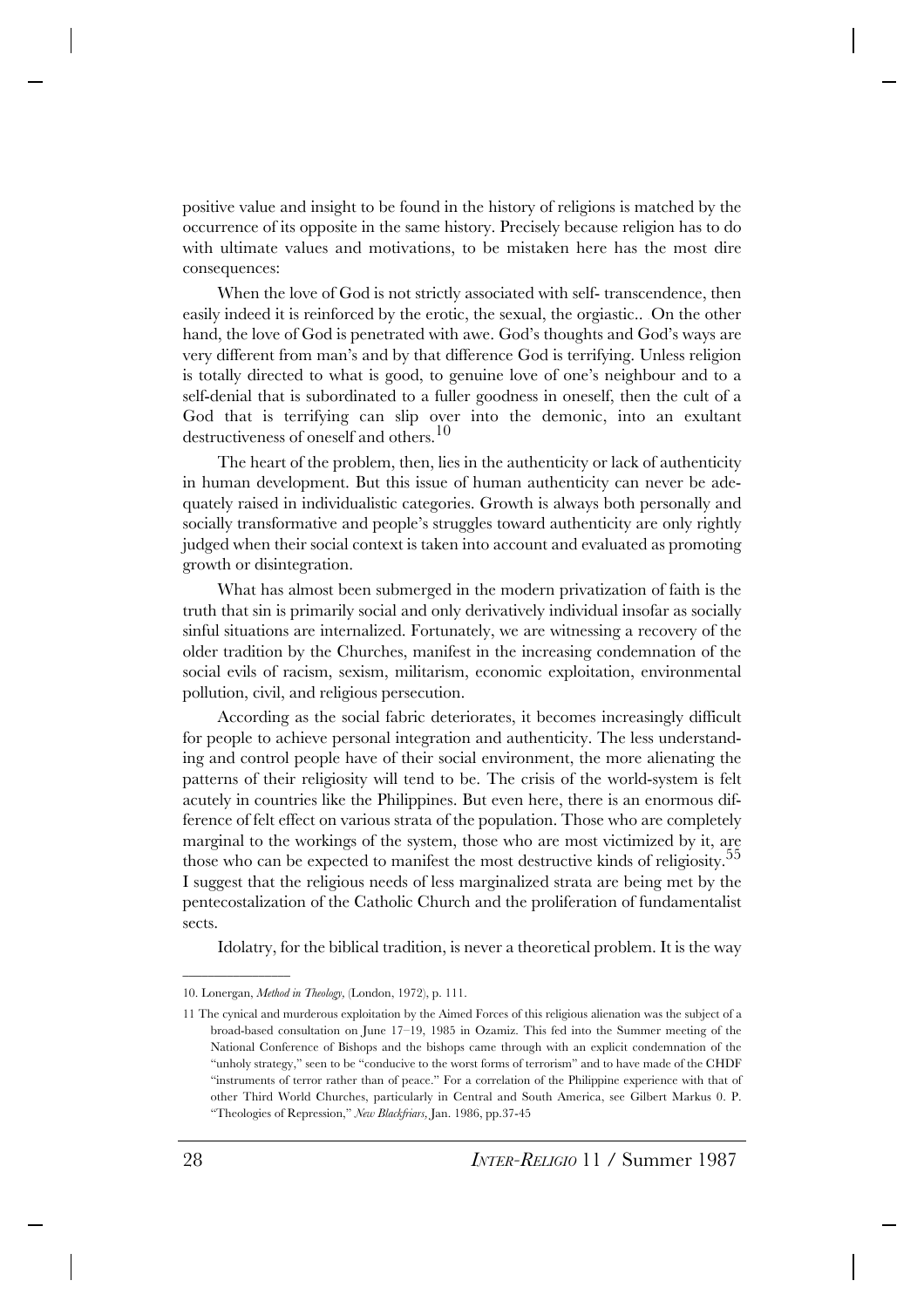we live God which is the only issue. The modern world came into existence through the conscious rejection of the tutelage of a Church claiming dominative power in the name of God. This Church, therefore, had been presenting false conceptions of God to the world—God as dominative power or, (there was a theological opposition!), God as manipulative emperor of the universe controlling everything. The sad part is that the non-dialectical atheists of modernity failed to investigate the possibility that what they were rightly rejecting was no more than a hang-over from past distortions of Christianity as Christendom and that the source of these distortions lay in the human hankering after dominative power.<sup>12</sup> They thought they could harness this hankering through technocratic progress and/or class warfare, to bring about more just and humane social orders. The result was the sad transition from sacralist authoritarianisms to secularist bureaucratic authoritarianisms.

## *Knowledge Born of Fear*

By failing to advert to the need for genuine God-consciousness, modern cultures were left vulnerable to the deep fears and aggressions which have hounded human history with untold horror. Modern science and technology were increasingly made to serve a death-prone bias and turned into instruments of mass destruction. Conceived in a knowledge born of fear vis-à-vis the natural world, contemporary science and technology now find themselves alienated by those reservoirs of historical fear and aggression we call military-industrial complexes. Cultures in both capitalist and party-bureaucratic systems are gutted of their richness as people are forced to adapt themselves to the competing mass-culture industries.<sup>13</sup>

Christianity, banished from the power centre of society, is largely reduced to competing sacralist hierarchies — Catholic, Orthodox, Protestant — ironically mirroring in fascinating manner the patterns of power relationships manifest in secular bureaucracies. Clerical "professionals" tend to regulate local sacramental services in accordance with directives passed down from higher ecclesiastical authorities. This tends to produce consumer passivity in the laity.

Right down to the eve of the second Vatican Council theologians persisted in picturing God either as construction engineer moving about his building blocks or as an emperor overseeing all the activities of his subordinates. They thought they were working to reconcile divine and human freedoms. In fact, their conceptions of divine power and knowledge merely mirrored the increasingly alienating notions of social power as domination and of knowledge as manipulative logical or technical control – two notions which have led to the unclear deadend of our time.

What we are witnessing here is a God-consciousness which unwittingly rein-

 $\overline{\phantom{a}}$  , which is a set of the set of the set of the set of the set of the set of the set of the set of the set of the set of the set of the set of the set of the set of the set of the set of the set of the set of th

<sup>12</sup> The most brilliant formulation of this remains the chapter on the Grand Inquisitor in Dostoyevsky's *The Brothers Karamazov.*

<sup>13</sup> Cf. for entertaining reflection, Milan Kundera, *The Book of Laughter and Forgetting* (l-Harmondsworth, 1981).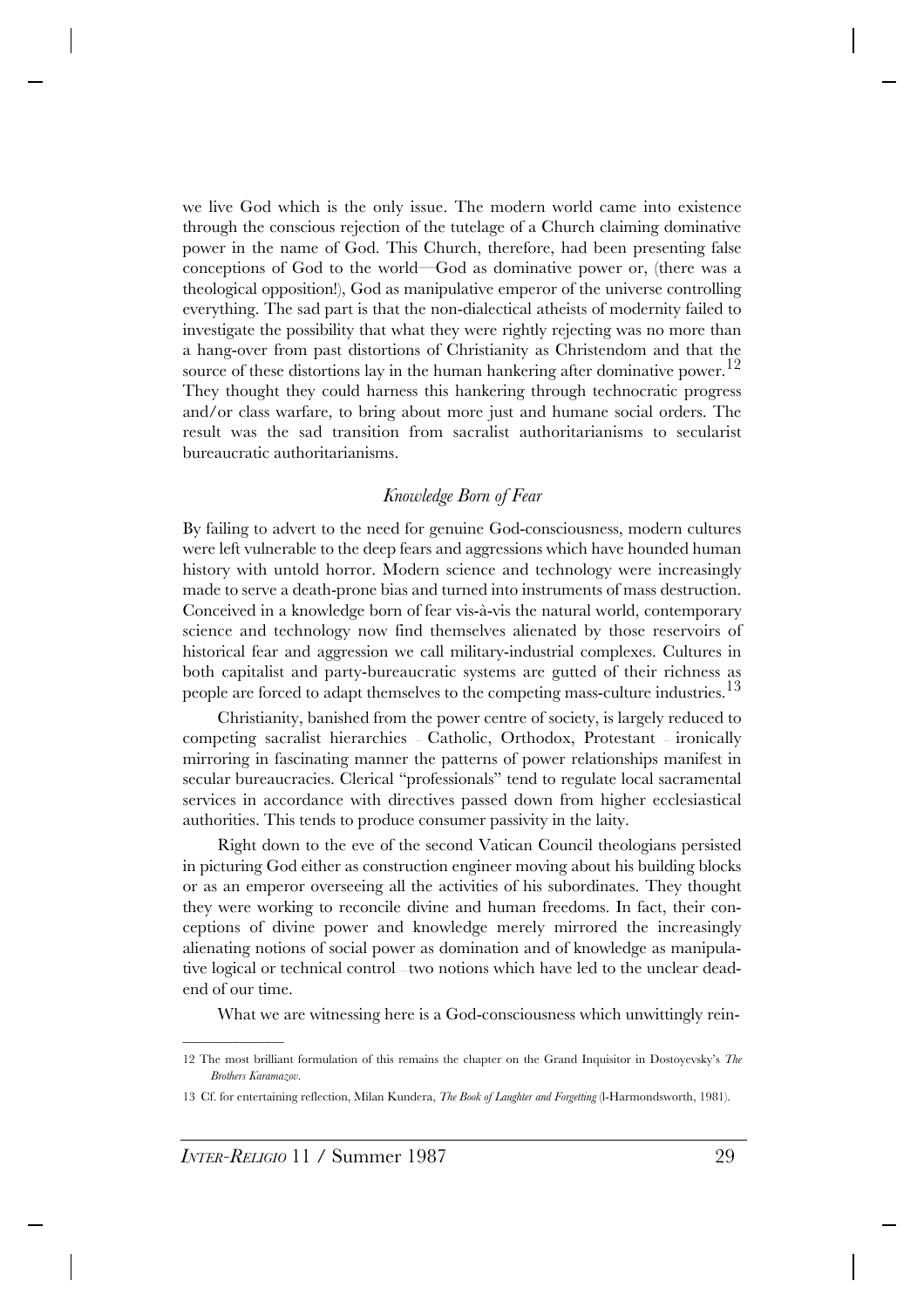forces the movement towards death in history. An awareness of how easily all religion, including "official" religion can become idolatrous, might have helped people to react against the culturally imposed pictures in favour of a more authentic picture. More critical attention to the Gospel might have told us that the only acceptable picture to flow out of authentic Christian understanding of Creative Mystery is that of free, conscious, and personal acts generating free, conscious, and personal acts: an analogy of meaningful and worthwhile dialogue, not of domination and control. This leads us to consider our final topic. What is the criterion of authenticity in religion? It is the theme of authentic Godconsciousness and of the knowledge born of love.

Faith is the knowledge born of love and in its light people are enabled to recognize the liberating truth of the story of the Exodus and the story of Jesus.<sup>1</sup><sup>4</sup> In its light our minds can be healed of the distortions of the knowledge born of fear, since it enables us to identify the source of these distortions.

The knowledge born of love enables us to recognize the truth of God in the Mystery which entered into a covenant of life with an enslaved and oppressed Jewish people. As a people who gained their identity in the Exodus event, they were committed to identifying the love of God with love for their brothers and sisters. The long sad history of the Covenant is a narrative of how the truth of the Mystery is both revealed and hidden in the struggles of the people to repent of their sins, to remain faithful to themselves and to God, above all, to resist the temptation coming from the surrounding cultures to identify the Divine with dominative power, the power of empire. This struggle is most evident in the confrontation between the prophets and the establishment. The downward spiral of history led to heightened messianic expectation. Even the form that the Messiah/Messianic people would have to take was grasped in Second Isaiah but nobody felt up to such an unprepossessing role as that of Suffering Servant. The dream of a solution to our woes through an exercise of dominative power proved too addictive. To heal the world by taking on our own shoulders the evil of the world and turning it around lacked appeal, somehow.

With the coming of Jesus the identification of God with the enslaved and the poor is intensified. The Divine Mystery is revealed in Jesus as the One who has taken sides, not with the rich and imperial elites, but with the poor and oppressed peoples of the whole world. In Jesus' living and preaching of the Kingdom of God, the demonic tendency to identify God with dominative power is decisively broken. To respond to the Kingdom present and operative as free gift in Jesus and those who follow him among the lowly, is to let God be God in and through us. This God does not will human suffering. If we will only let Him live us the Beatitudes become simple truth.

Happy are the poor, for the reign of God is theirs.

Happy those who mourn, for there is One about to comfort them! Happy are the hungry, for there is One about to give them their fill!

The love of God is a gift, like all of life, but it is a gift constitutive of and 14 Cf. B. Lonergan, *Method in Theology,* pp. 115–19.